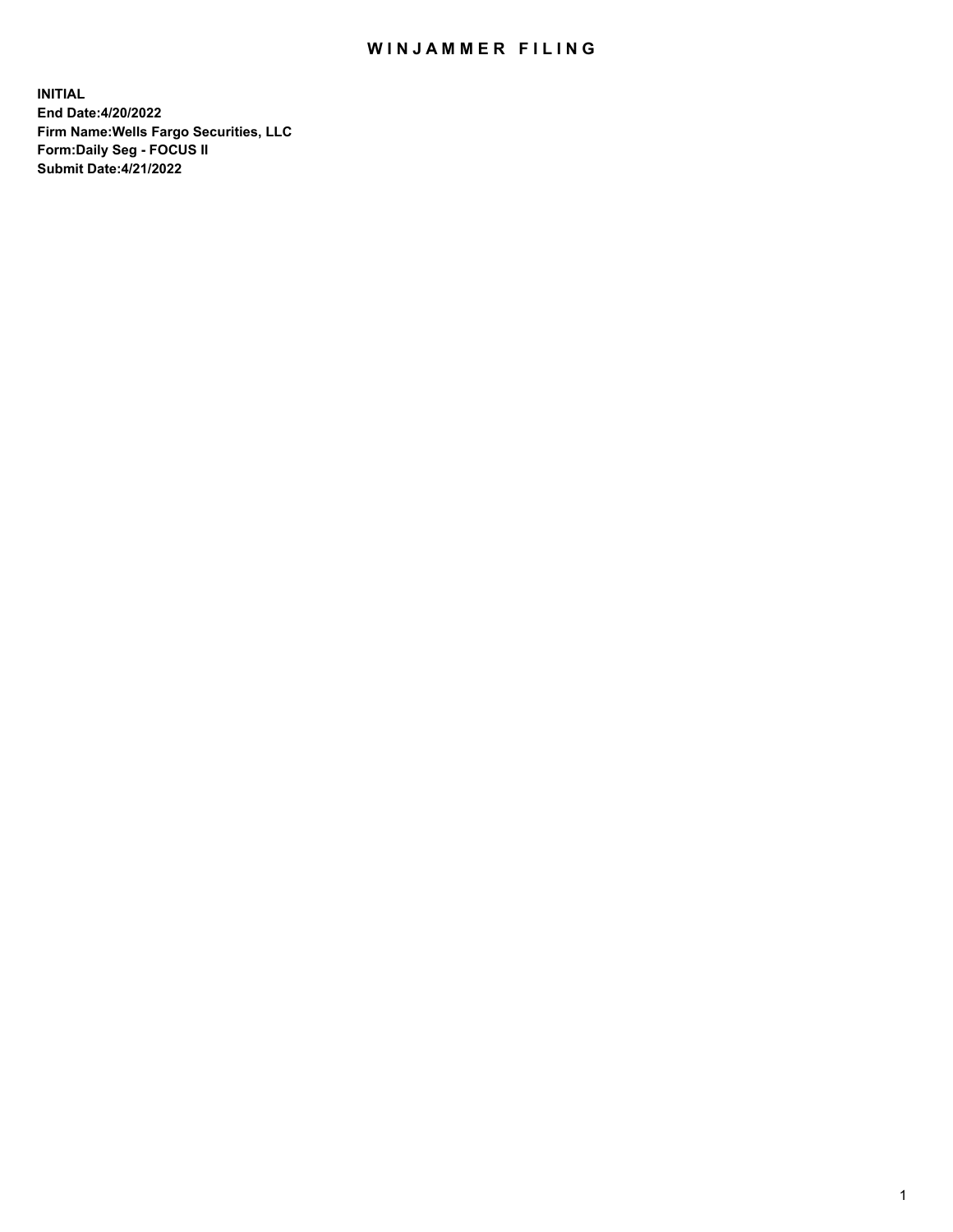**INITIAL End Date:4/20/2022 Firm Name:Wells Fargo Securities, LLC Form:Daily Seg - FOCUS II Submit Date:4/21/2022 Daily Segregation - Cover Page**

| Name of Company                                                                                                                                                                                                                                                                                                                | <b>Wells Fargo Securities LLC</b>                          |
|--------------------------------------------------------------------------------------------------------------------------------------------------------------------------------------------------------------------------------------------------------------------------------------------------------------------------------|------------------------------------------------------------|
| <b>Contact Name</b>                                                                                                                                                                                                                                                                                                            | <b>James Gnall</b>                                         |
| <b>Contact Phone Number</b>                                                                                                                                                                                                                                                                                                    | 917-699-6822                                               |
| <b>Contact Email Address</b>                                                                                                                                                                                                                                                                                                   | james.w.gnall@wellsfargo.com                               |
| FCM's Customer Segregated Funds Residual Interest Target (choose one):<br>a. Minimum dollar amount: ; or<br>b. Minimum percentage of customer segregated funds required:% ; or<br>c. Dollar amount range between: and; or<br>d. Percentage range of customer segregated funds required between:% and%.                         | 105,000,000<br><u>0</u><br>0 <sub>0</sub><br>00            |
| FCM's Customer Secured Amount Funds Residual Interest Target (choose one):<br>a. Minimum dollar amount: ; or<br>b. Minimum percentage of customer secured funds required:%; or<br>c. Dollar amount range between: and; or<br>d. Percentage range of customer secured funds required between:% and%.                            | 30,000,000<br><u>0</u><br>0 <sub>0</sub><br>0 <sub>0</sub> |
| FCM's Cleared Swaps Customer Collateral Residual Interest Target (choose one):<br>a. Minimum dollar amount: ; or<br>b. Minimum percentage of cleared swaps customer collateral required:% ; or<br>c. Dollar amount range between: and; or<br>d. Percentage range of cleared swaps customer collateral required between:% and%. | 355,000,000<br><u>0</u><br>00<br>00                        |

Attach supporting documents CH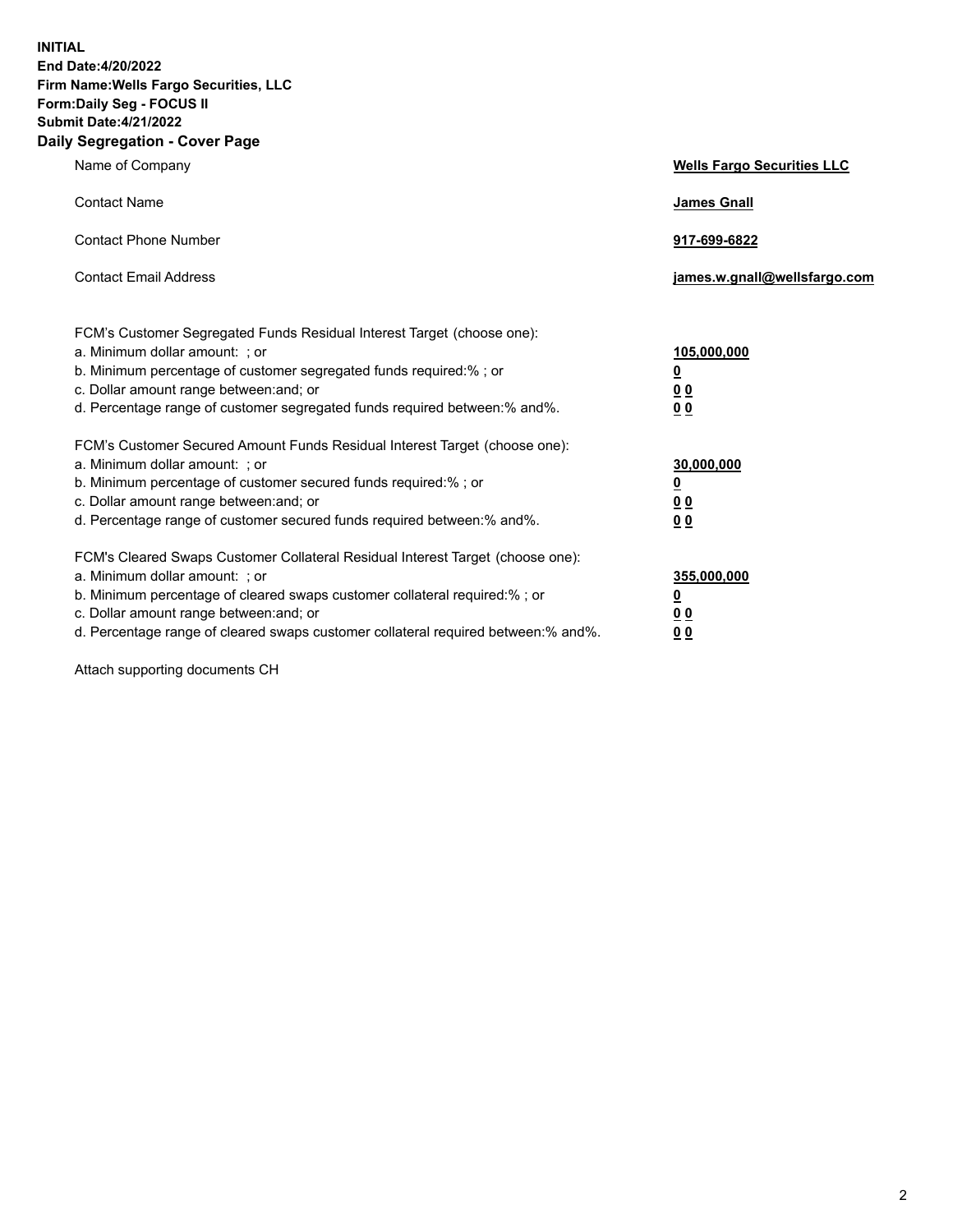**INITIAL End Date:4/20/2022 Firm Name:Wells Fargo Securities, LLC Form:Daily Seg - FOCUS II Submit Date:4/21/2022 Daily Segregation - Secured Amounts** Foreign Futures and Foreign Options Secured Amounts Amount required to be set aside pursuant to law, rule or regulation of a foreign

government or a rule of a self-regulatory organization authorized thereunder

## 1. Net ledger balance - Foreign Futures and Foreign Option Trading - All Customers A. Cash **711,661,894** [7315]

- B. Securities (at market) **377,526,222** [7317]
- 2. Net unrealized profit (loss) in open futures contracts traded on a foreign board of trade **-197,570,994** [7325]
- 3. Exchange traded options
	- a. Market value of open option contracts purchased on a foreign board of trade **20** [7335]
	- b. Market value of open contracts granted (sold) on a foreign board of trade **0** [7337]
- 4. Net equity (deficit) (add lines 1. 2. and 3.) **891,617,142** [7345]
- 5. Account liquidating to a deficit and account with a debit balances gross amount **784,415** [7351] Less: amount offset by customer owned securities **-731,587** [7352] **52,828** [7354]
- 6. Amount required to be set aside as the secured amount Net Liquidating Equity Method (add lines 4 and 5)
- 7. Greater of amount required to be set aside pursuant to foreign jurisdiction (above) or line 6.

## FUNDS DEPOSITED IN SEPARATE REGULATION 30.7 ACCOUNTS

- 1. Cash in banks
	- A. Banks located in the United States **202,658,244** [7500]
	- B. Other banks qualified under Regulation 30.7 **8,553,272** [7520] **211,211,516**
- 2. Securities
	- A. In safekeeping with banks located in the United States **494,189,912** [7540]
- B. In safekeeping with other banks qualified under Regulation 30.7 **0** [7560] **494,189,912** [7570]
- 3. Equities with registered futures commission merchants
	-
	-
	- C. Unrealized gain (loss) on open futures contracts **90,539,716** [7600]
	- D. Value of long option contracts **20** [7610]
	- E. Value of short option contracts **0** [7615] **120,722,486** [7620]
- 4. Amounts held by clearing organizations of foreign boards of trade
	- A. Cash **0** [7640]
	- B. Securities **0** [7650]
	- C. Amount due to (from) clearing organization daily variation **0** [7660]
	- D. Value of long option contracts **0** [7670]
	- E. Value of short option contracts **0** [7675] **0** [7680]
- 5. Amounts held by members of foreign boards of trade
	-
	- B. Securities **0** [7710]
	- C. Unrealized gain (loss) on open futures contracts **-222,312,863** [7720]
	- D. Value of long option contracts **0** [7730]
	- E. Value of short option contracts **0** [7735] **193,971,912** [7740]
- 6. Amounts with other depositories designated by a foreign board of trade **0** [7760]
- 7. Segregated funds on hand **0** [7765]
- 8. Total funds in separate section 30.7 accounts **1,020,095,826** [7770]
- 9. Excess (deficiency) Set Aside for Secured Amount (subtract line 7 Secured Statement Page 1 from Line 8)
- 10. Management Target Amount for Excess funds in separate section 30.7 accounts **30,000,000** [7780]
- 11. Excess (deficiency) funds in separate 30.7 accounts over (under) Management Target **98,425,856** [7785]

**0** [7305]

**891,669,970** [7355]

## **891,669,970** [7360]

[7530]

 A. Cash **-33,153,561** [7580] B. Securities **63,336,311** [7590]

A. Cash **416,284,775** [7700]

**128,425,856** [7380]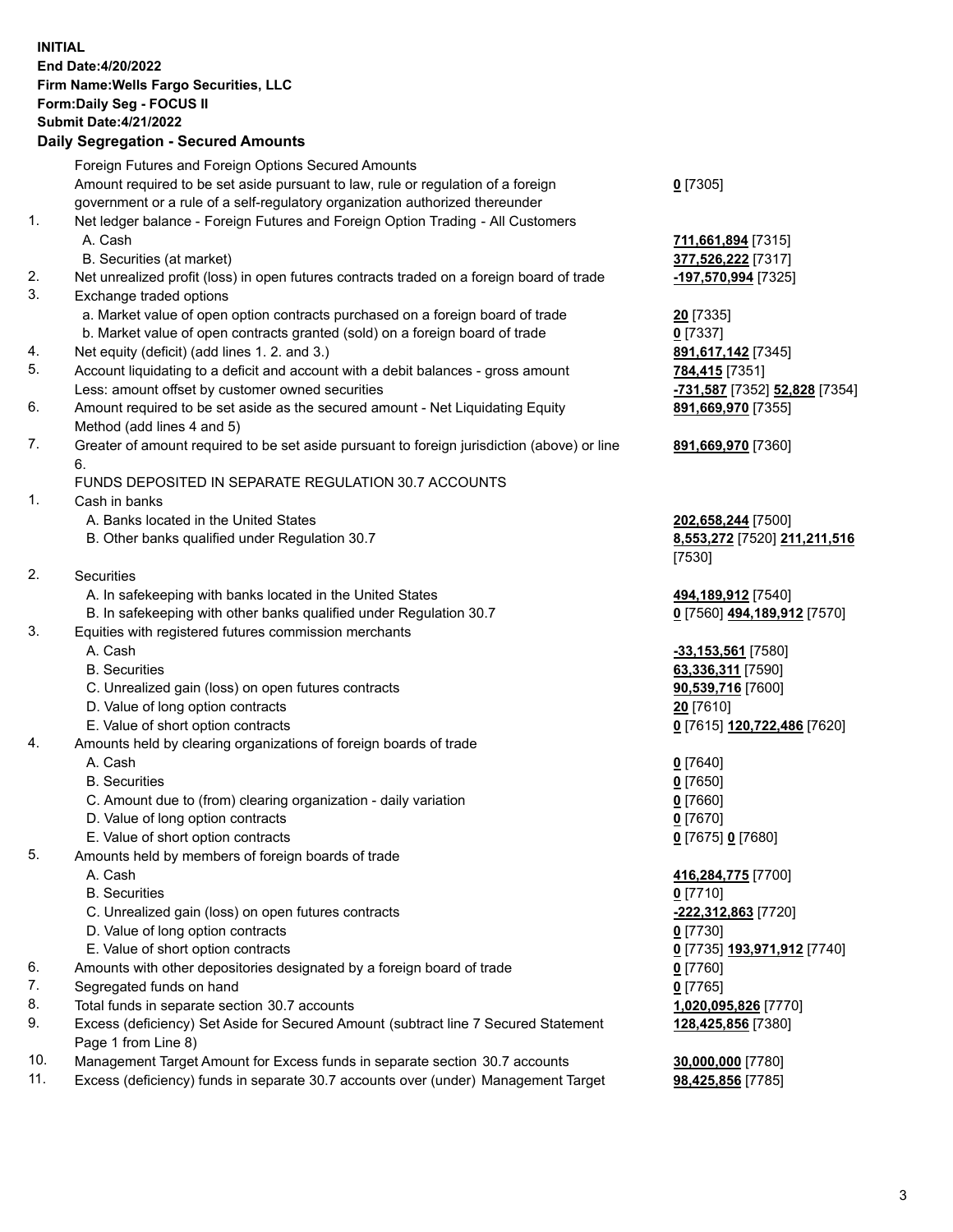**INITIAL End Date:4/20/2022 Firm Name:Wells Fargo Securities, LLC Form:Daily Seg - FOCUS II Submit Date:4/21/2022 Daily Segregation - Segregation Statement** SEGREGATION REQUIREMENTS(Section 4d(2) of the CEAct) 1. Net ledger balance A. Cash **2,588,499,352** [7010] B. Securities (at market) **1,920,522,616** [7020] 2. Net unrealized profit (loss) in open futures contracts traded on a contract market **773,903,580** [7030] 3. Exchange traded options A. Add market value of open option contracts purchased on a contract market **5,425,155,712** [7032] B. Deduct market value of open option contracts granted (sold) on a contract market **-5,325,484,978** [7033] 4. Net equity (deficit) (add lines 1, 2 and 3) **5,382,596,282** [7040] 5. Accounts liquidating to a deficit and accounts with debit balances - gross amount **123,997,135** [7045] Less: amount offset by customer securities **-123,680,507** [7047] **316,628** [7050] 6. Amount required to be segregated (add lines 4 and 5) **5,382,912,910** [7060] FUNDS IN SEGREGATED ACCOUNTS 7. Deposited in segregated funds bank accounts A. Cash **21,421,691** [7070] B. Securities representing investments of customers' funds (at market) **775,812,147** [7080] C. Securities held for particular customers or option customers in lieu of cash (at market) **276,505,645** [7090] 8. Margins on deposit with derivatives clearing organizations of contract markets A. Cash **3,125,882,261** [7100] B. Securities representing investments of customers' funds (at market) **123,996,360** [7110] C. Securities held for particular customers or option customers in lieu of cash (at market) **1,644,016,971** [7120] 9. Net settlement from (to) derivatives clearing organizations of contract markets **-182,406,563** [7130] 10. Exchange traded options A. Value of open long option contracts **5,425,155,712** [7132] B. Value of open short option contracts **-5,325,484,978** [7133] 11. Net equities with other FCMs A. Net liquidating equity **0** [7140] B. Securities representing investments of customers' funds (at market) **0** [7160] C. Securities held for particular customers or option customers in lieu of cash (at market) **0** [7170] 12. Segregated funds on hand **0** [7150] 13. Total amount in segregation (add lines 7 through 12) **5,884,899,246** [7180] 14. Excess (deficiency) funds in segregation (subtract line 6 from line 13) **501,986,336** [7190] 15. Management Target Amount for Excess funds in segregation **105,000,000** [7194] 16. Excess (deficiency) funds in segregation over (under) Management Target Amount Excess **396,986,336** [7198]